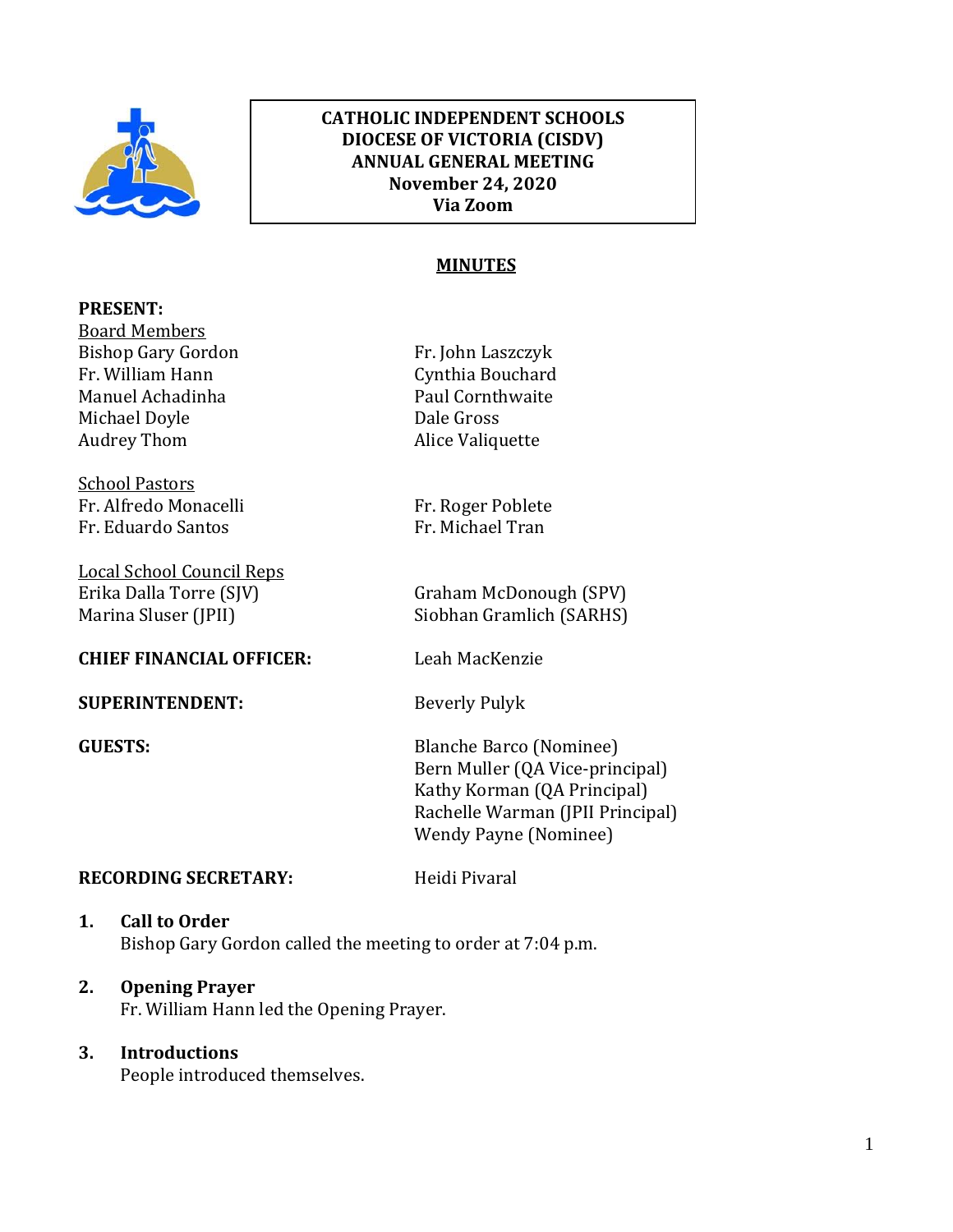**4. Additions/Approval of the Agenda MOTION:**

To accept the agenda as presented.

**Paul Cornthwaite/Fr. William Hann Carried**

**5. Approval of Minutes of November 21, 2019 MOTION:**

To accept the minutes as presented.

## **Paul Cornthwaite/Manuel Achadinha Carried**

**6. President's Remarks – Bishop Gary Gordon**

Bishop Gary Gordon highlighted items in his written report. He acknowledged the good work that the schools' staff and Local School Councils are doing during the complexity of the pandemic. He thanked Paul Cornthwaite for his contribution to the Board of Directors over the last six years.

## **7. Business Arising from the Minutes**

There was no business arising from the minutes.

## **8. Reports**

**8.1.** Superintendent's Report

Beverly Pulyk highlighted items in her written report. She thanked Leah MacKenzie, Chief Financial Officer, for her hard work with the building project at St. Andrew's Regional High School. She shared that her report is a public document and Local School Council Chairs are welcome to share it with the other members of the Council. **MOTION:**

To accept the Superintendent's report as presented.

# **Fr. William Hann/Michael Doyle Carried**

Bishop Gary Gordon noted that his appreciation that Bev included some history of Catholic Education in British Columbia in her annual report.

## **8.2** Finance – Leah MacKenzie, Chief Financial Officer

a) *Approval of CISDV Consolidated Financial Statements for the 2019-20 School Year* Leah MacKenzie reviewed the consolidated financial statements. **MOTION:**

To approve the CISDV Consolidated Financial Statements for the Year ended June 30, 2020 as presented.

# **Fr. William Hann/Alice Valiquette Carried**

b) *Appointment of Accountants*

The Joint Diocesan Audit Committee had recommended that the review and audit for the diocese and the schools go to tender. Due to the pandemic tendering the audit and review engagements will be delayed.